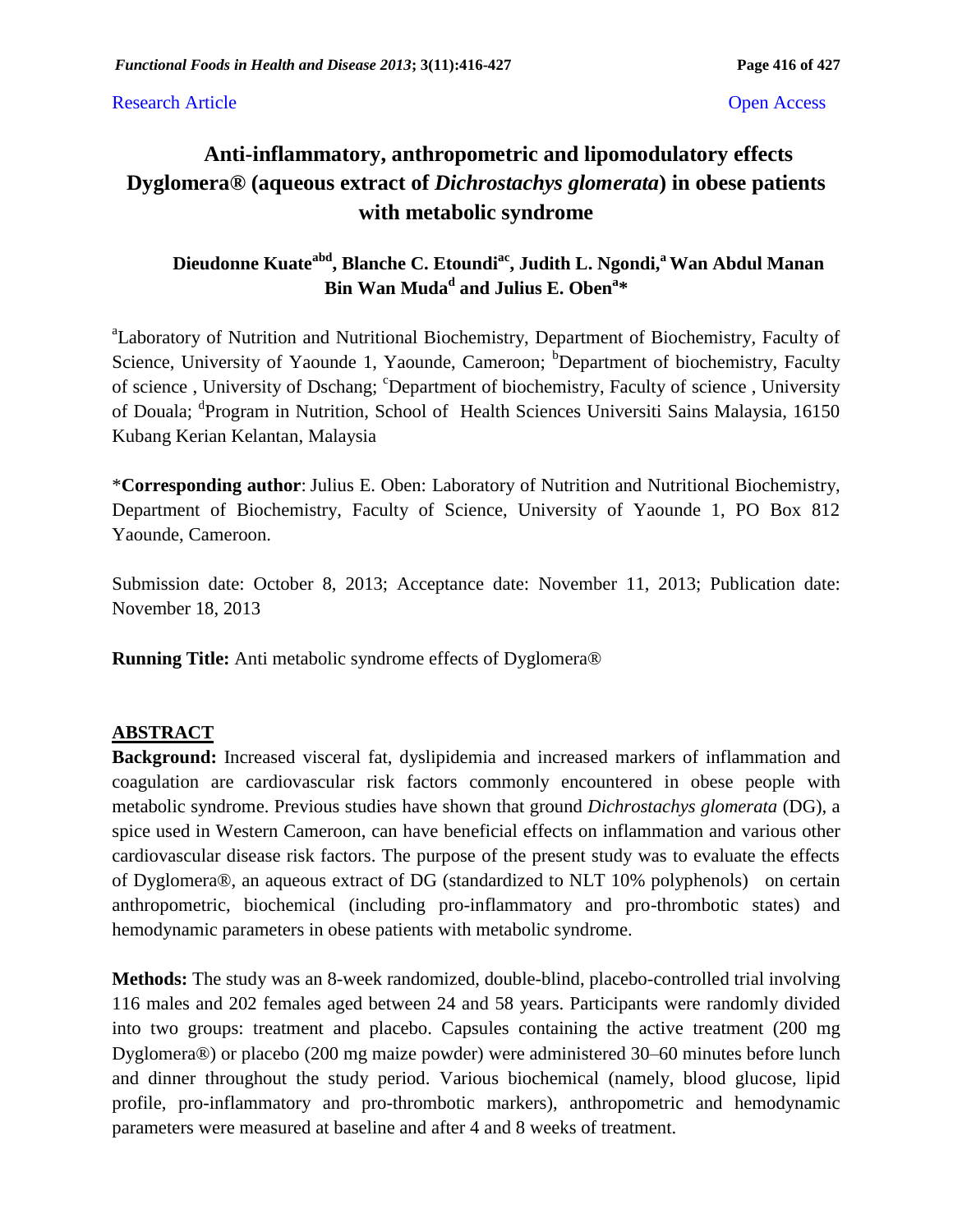**Results:** At the end of the study, the Dyglomera® group showed statistically significant differences in all 16 parameters compared to baseline values. Changes in BMI and waist circumference were accompanied by changes in biochemical parameters, with the exception of adiponectin levels which were not correlated to waist circumference and PAI-1 values. The results confirm the hypothesis that Dyglomera®, the aqueous extract of DG, has antiinflammatory properties, and is effective in reducing cardiovascular disease risk factors associated with metabolic syndrome in obese human subjects.

**Key words:** *Dichrostachys glomerata* extract, inflammation, obesity, metabolic syndrome

#### **1. INTRODUCTION**

Obesity and its related complications are generally referred to as metabolic syndrome (MetS) and its prevalence is increasing worldwide, with some countries experiencing as much as a three-fold increase in the last three decades [1]. Due to the fact that MetS is a multifactorial disorder involving genetic and environmental factors, its management remains a challenge to scientists worldwide. Even though obesity-related complications appear to be secondary to the condition itself, some of the accompanying changes are life-threatening, requiring a combination of management strategies for appropriate control. This is the case in type 2 diabetes mellitus, dyslipidemia, atherosclerosis, hypertension, oxidative stress, and inflammation. MetS comprises a clustering of atherosclerotic factors, including visceral obesity, dyslipidemia, and disturbed carbohydrate metabolism [2]. It is associated with pro-inflammatory and pro-thrombotic states, in which the role of increased visceral fat deposits is thought to be central. Abdominal obesity leads to alteration of the normal physiological balance of adipokines, insulin resistance, endothelial dysfunction and a pro-atherogenic state [3,4]. In association with this, the presence of conventional cardiovascular risk factors such as hypertension results in a significantly elevated cardiometabolic risk. The pathway leading to MetS involves the abnormal production of hormones and cytokines from the adipose tissue [3], namely, excessive production of IL-6, TNF- $\alpha$  and the prothrombotic agent plasminogen activator inhibitor type 1 (PAI-1). This is accompanied by low secretion of the protective adipocytokine adiponectin, a molecule that exerts anti-inflammatory, anti-atherogenic, and anti-diabetic effects, and whose production is down-regulated in obese individuals with metabolic syndrome [3,5]. On the other hand, overproduction of IL-6 by the adipose tissue in obesity induces hepatic (C-reactive protein) CRP synthesis, which promotes the onset of cardiovascular complications [6].

The management of disorders clustered in this syndrome and the elucidation of the mechanisms involved in its development are of great interest for the benefit of health. While lifestyle modification through dietary intervention and exercise have had limited success in treating these disorders, they have not stopped the increasing prevalence of MetS and may have low long-term sustainability. Pharmacological therapy has therefore been proposed as an adjunct to diet and lifestyle changes to improve long-term weight loss [7]. The numerous synthetic drugs developed to combat obesity and metabolic syndrome have had only marginal success, due in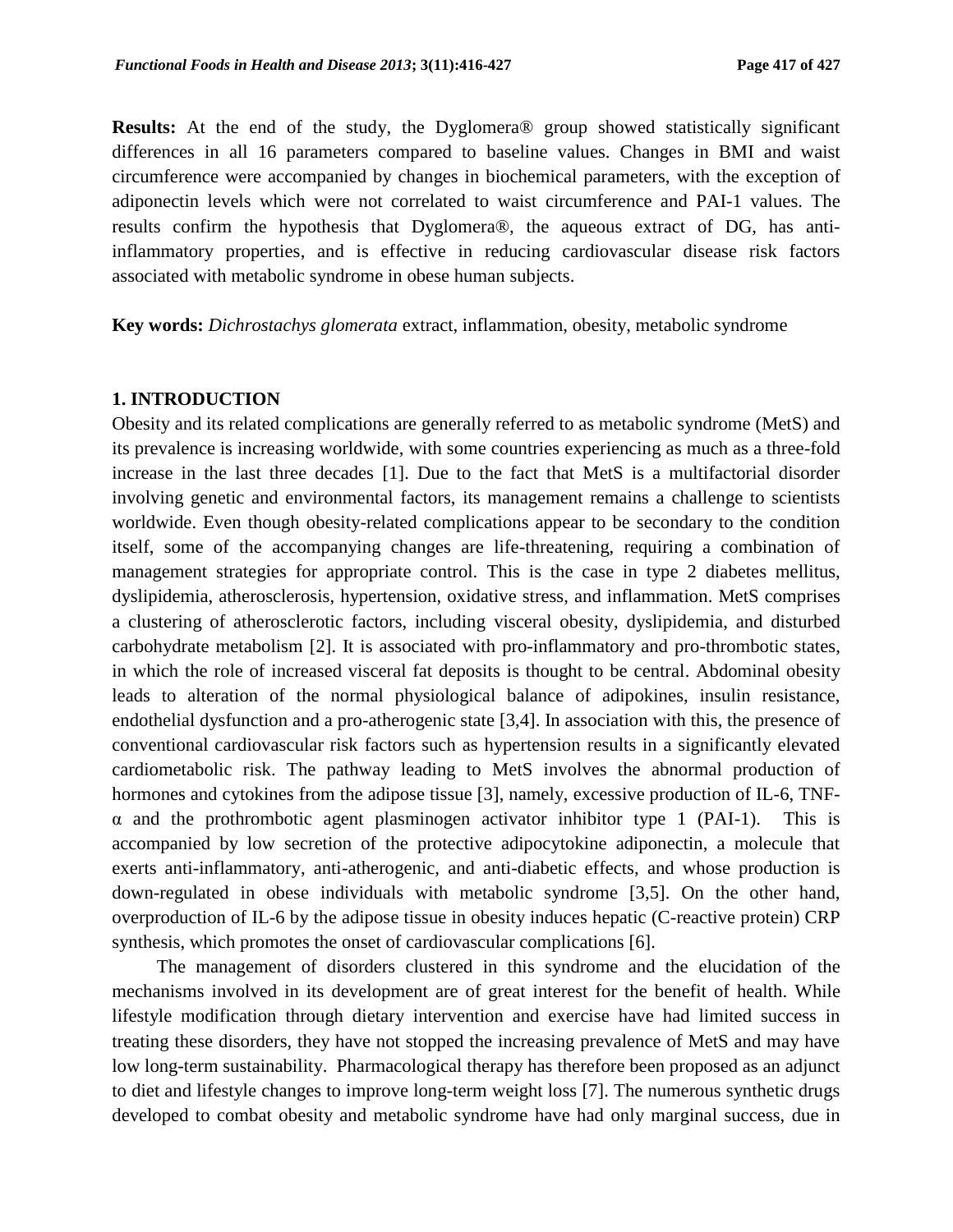part to their accompanying adverse effects [8,9]. This has turned the focus of some researchers towards nutraceuticals, compounds derived from foods or other natural products that are considered to be safer. Medicinal foods and herbal drugs are therefore widely prescribed, even when their biologically active compounds are unknown [10,11].

*Dichrostachys glomerata* (DG) (Forssk.). Chiov. is a deciduous tree found in Cameroon and other tropical countries. DG produces edible fruits and seeds, and the dried fruits are commonly used as a spice in a traditional soup of the Western provinces of Cameroon called "*Nah poh*"[12]. The hypotensive property of the plant was first reported more than four decades ago [13]. This plant has been shown to have antiviral, anti-infectious, [14] anti-inflammatory, and analgesic effects in rats [15] and cicatrizing effects [16]. A study from our laboratory showed that DG fruits also exhibit *in vitro* and *in vivo* antioxidant activity and can inhibit oxidation of low-density lipoproteins (LDL) [17]. A study of diabetic rats showed the ability of DG to reduce fasting blood glucose and glycosylated hemoglobin levels [18]. A recent study indicated that whole, ground DG had a positive effect on cardiovascular risk factors associated with obesity and type 2 diabetes [19]. While these reports suggest that DG can have beneficial effects on health, the bioactive components of DG have not been well characterized. Toward this end the current study was undertaken to evaluate the effects of an aqueous extract of standardized DG on MetS markers in obese humans.

#### **2. METHODS AND MATERIALS**

*2.1.* Test material: Dyglomera®, an aqueous extract of DG (standardized to NLT 10% polyphenols), was supplied by Gateway Health Alliances, Fairfield, California, USA. They were supplied as 200 mg capsules. Identical-looking placebo capsules were also manufactured containing 200 mg of maize-based powder.

#### *2.2. Study population and intervention*

The study was a double-blind, placebo-controlled trial lasting 8 weeks. A total of 318 participants (202 females and 116 males) were randomly selected from a pool of 1,360 obese subjects previously recruited from the city of Yaounde and its environs. The participants included males and non-pregnant/non-lactating females aged 24–58 years, with a BMI between 30-40 kg/m<sup>2</sup>. The NCEP ATP III criteria were used for the diagnosis of MetS, such that if any three of the following conditions were present in the same patient they were considered to have MetS: waist circumference > 102 cm in men and > 88 cm in women; triglycerides (TAG)  $\geq$  150 mg/dL; high-density lipoprotein (HDL) < 40 mg/dL in men and < 50 mg/dL in women; fasting glucose  $\geq 110$  mg/dL and blood pressure  $\geq 130/85$  mm Hg (or use of antihypertensive agents) [20]. A physician examined participants to ascertain their eligibility for inclusion in the study. Participants were randomly divided into two groups, and were instructed to take 200 mg of either Dyglomera® or placebo 30-60 min before lunch or dinner throughout the study period. They were asked to report any lapses in taking the pills. Since the capsules were identical in size, shape, and appearance, neither the researchers nor participants knew which treatment was given. Participants were encouraged to maintain their prior lifestyle and dietary habits throughout the study.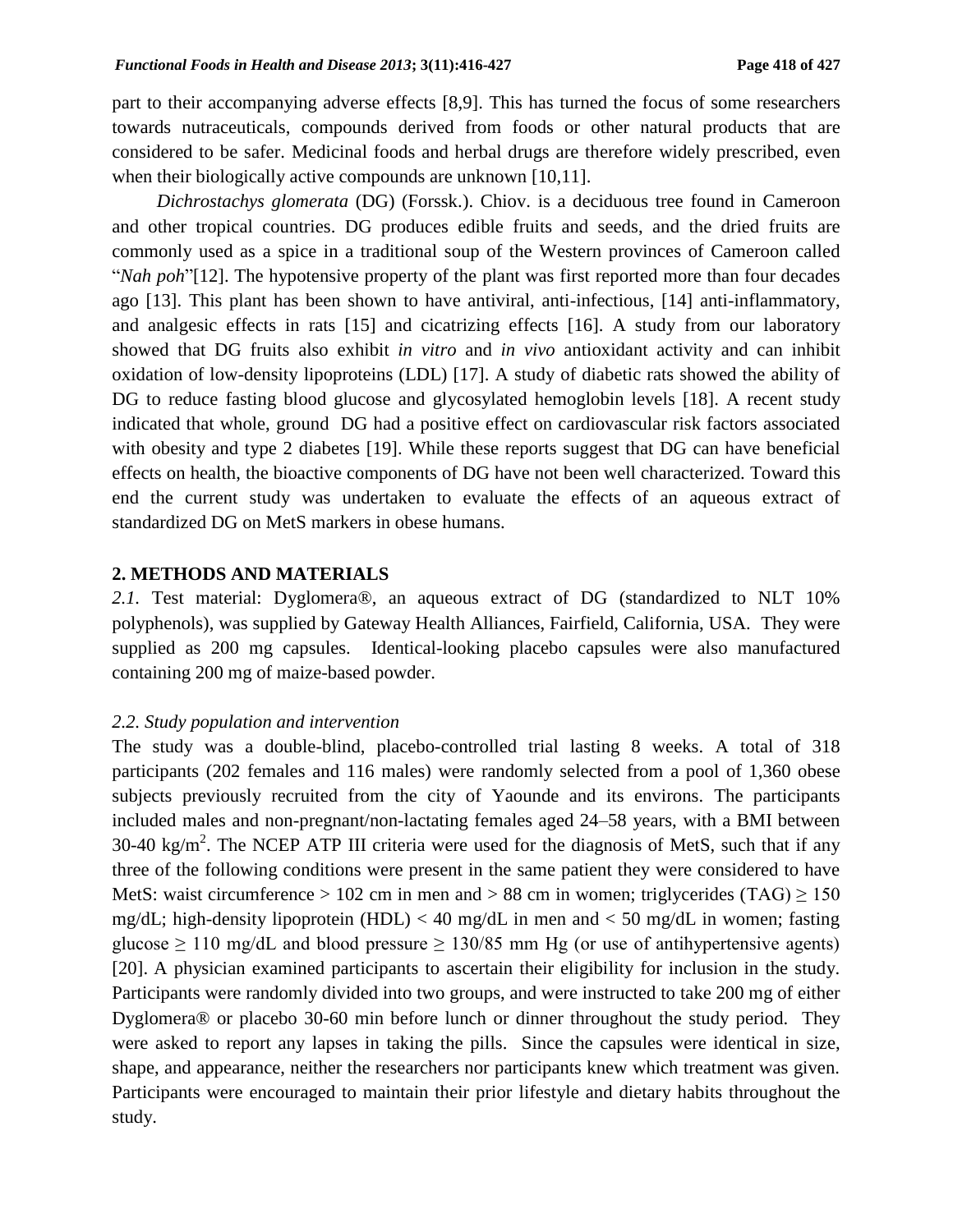## *2.3. Exclusion criteria*

Exclusion criteria included impaired kidney function, cardiac problems, serious hypertension (systolic and diastolic blood pressure above 180 mm Hg, and 110 mm Hg, respectively), need for daily insulin management, and enrollment in another clinical study within the past 6 months. Also excluded were volunteers with a history of drug or alcohol abuse, those on cholesterollowering, inflammation-reducing and/or other medications (e.g., steroids) that interfere with blood clotting and wound repair, as well as participants with infections including HIV/AIDS or cancer.

# *2.4. Approval and informed consent*

The study was approved by the local ethical committee (Approval No. 006/CNE/MP/07). The purpose, nature, and potential risks of the study were explained to all participants, who gave their written informed consent before participation. The study was done in full accordance with the ethical provisions of the World Medical Association Declaration of Helsinki (as amended by the 52nd General Assembly, Edinburgh, Scotland, October 2000).

#### *2.5. Anthropometric measurements*

Various anthropometric parameters were measured at baseline and at biweekly follow-up visits for the 8 weeks of treatment. Height was measured with a Harpenden™ stadiometer (Cranlea & Company, Birmingham, UK), which measures height to the nearest 0.5 cm. Body weight and percentage body fat were assessed using a Tanita<sup>TM</sup> BC-418 Segmental Body Composition Analyzer/Scale (Arlington Heights, Illinois, USA) that uses bioelectrical impedance analysis to compute body composition. BMI was calculated as the ratio of weight (kg) to height squared  $(m<sup>2</sup>)$ . Waist (average of narrowest and the widest parts of the trunk) and hip (widest point) circumferences were measured to the nearest 0.1 cm. The participants were asked to fast for 12 hours and to wear light clothing for visits when measurements were taken. The participants were measured at approximately the same time of day and by the same technician across visits.

# *2.6. Blood pressure*

As with the anthropometric measurements, blood pressure was recorded at baseline and at biweekly follow-up visits. Blood pressure was measured on the left arm after a 10-minute rest. Triplicate readings were taken over 5-minute intervals and the average was recorded.

#### *2.7. Sample collection*

At Week 4 and Week 8, blood samples (5 ml of blood) were collected after a 12-hour overnight fast. The plasma or serum obtained from each blood sample were split into multiple 500 µl aliquots and stored at -20 °C until needed.

# *2.8. Analytical methods*

This study used the Trinder glucose activity test [21], which determines glucose in the blood using glucose oxidase with an alternative oxygen receptor. Plasma total cholesterol was assayed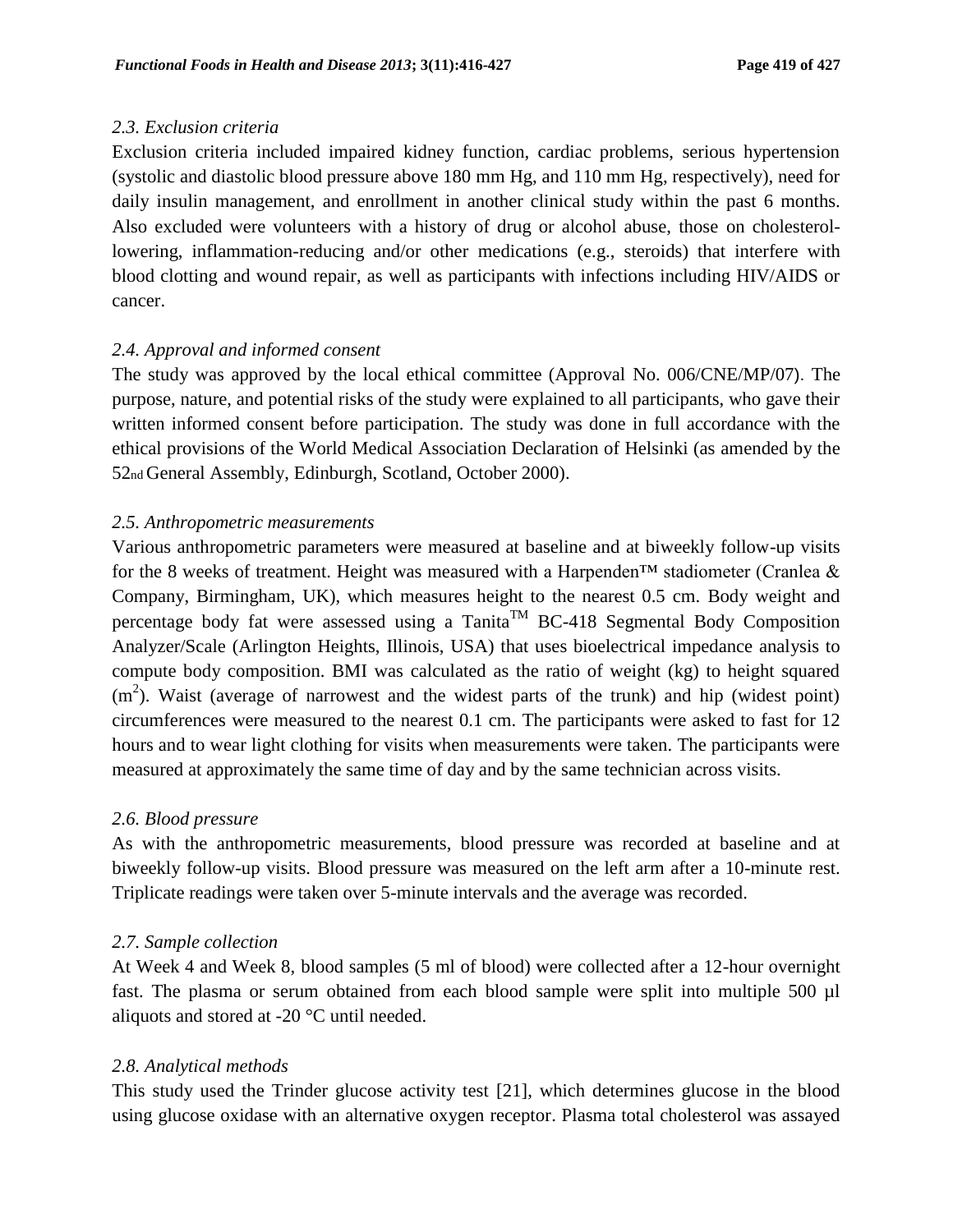by the cholesterol oxidase method [22], while triglycerides were assayed following the method described by Bucolo and David [23]. HDL cholesterol was determined using a heparin manganese precipitation of Apo B-containing lipoproteins [24], and LDL cholesterol was calculated using the Friedewald formula [25]. C-reactive protein was measured using an ELISA method (BioCheck™ hsC Reactive Protein ELISA kit, Foster City, CA USA). . Fasting insulin (mIU/l) was determined using the Medgenic immunoenzymetric assay by Biosource-Europe SA (Nivelles, Belgium). Insulin sensitivity was assessed by the homeostasis assessment model (HOMA-IR [mmol/L  $\times$  mU/L] = (fasting glucose [mmol/L]  $\times$  fasting insulin [mU/L]/22.5). Fasting serum adiponectin was measured using the Linco RIA, and PAI-1 concentrations were assessed by using an enzyme-linked immunosorbent assay (Diagnostica Stago, Asnières-sur-Seine, France).

# *2.9. Statistical analysis*

The data were summarized (mean and standard error) for Week 0 (baseline), Week 4, and Week 8 (final), and the intra-group variation and the data were analyzed using SPSS 16.0 for Windows (SPSS Inc., Chicago, IL, USA). Because the repeated measurements on each participant were correlated in nature (covariance), a mixedmodel approach was used to characterize variation between patients and within patients because it is a flexible tool for analyzing repeated, longitudinal treatments. The interaction between time and intervention was tested at the 0.05 level of significance. If the interaction was significant, comparisons were made between the treatment and placebo groups for each month. Between-treatment changes were tested using oneway analysis of covariance (ANCOVA), adjusted for baseline values, with the initial value as a covariate. Bilateral correlations between variables were examined using Pearson's correlation coefficients. P values less than 0.05 were considered to be statistically significant.

# **3. RESULTS**

*3.1. Baseline characteristics* A total of 297 individuals (154 in the Dyglomera® treatment group and 143 in the placebo group) out of 318 initial participants completed the study (21 participants dropped out of the study). The number of premature withdrawals was higher in the placebo group than in the Dyglomera® group (16 *vs* 5). The baseline (T0) anthropometric, hemodynamic, and metabolic characteristics of the two study groups are listed in Tables 1–4. Plasma TAG, total cholesterol, plasma glucose, insulin resistance (HOMA-IR), CRP, and circulating PAI-1 were slightly higher at T0, whereas HDL cholesterol and adiponectin were lower at T0 than normal values, which is reflective of the obese status of the patients in the study. The baseline characteristics across the two experimental groups were not significantly different.

*3.2. Anthropomorphic characteristics and blood pressure.* Table 1 shows the changes in the various anthropometric variables (body weight, BMI, waist and hip circumference, and percent body fat) over the 8-week trial period.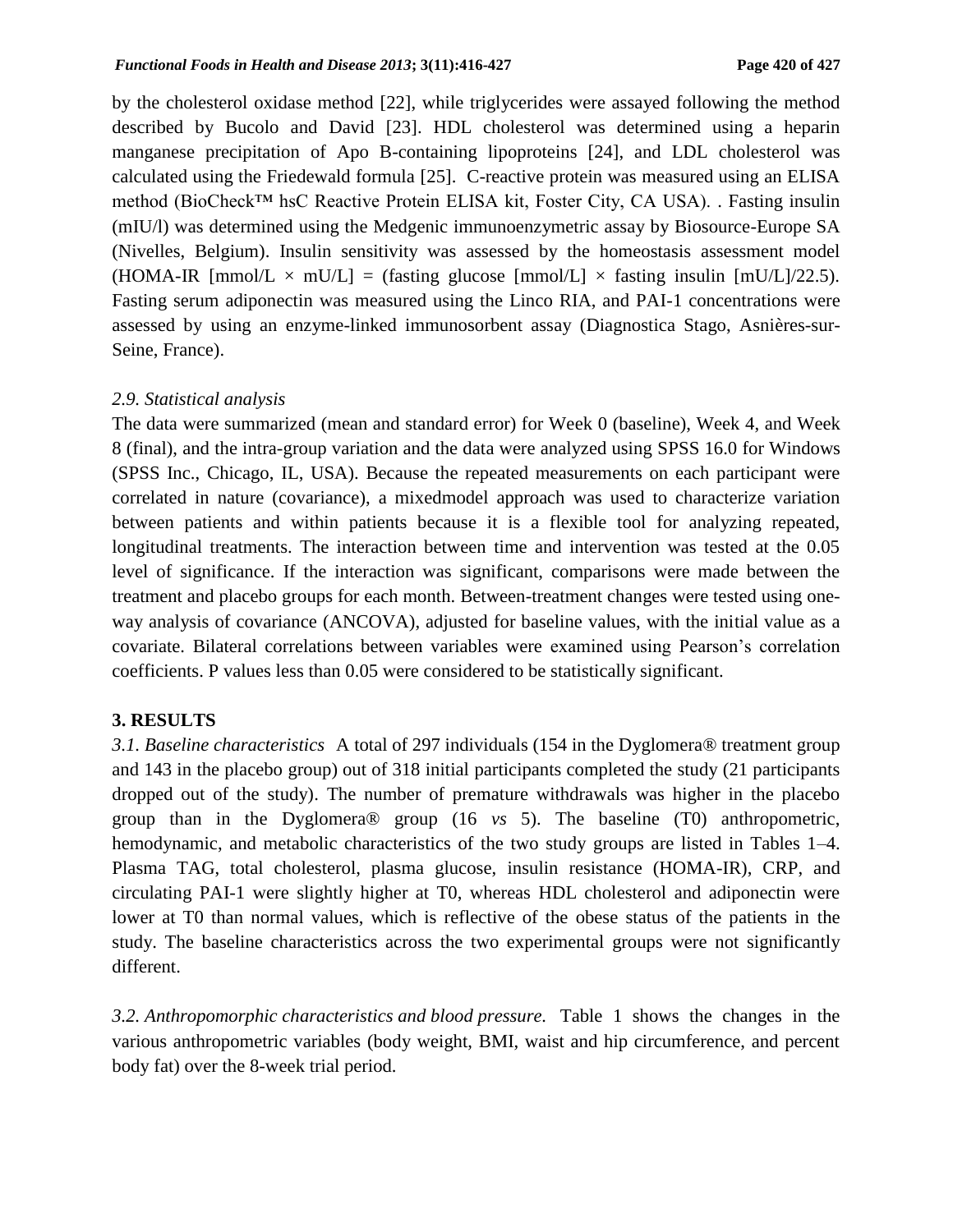| Variable                           | Group   | T <sub>0</sub>    | T <sub>4</sub>               | T <sub>8</sub>                | Change from baseline<br>$(T8 - T0)(%)$            |
|------------------------------------|---------|-------------------|------------------------------|-------------------------------|---------------------------------------------------|
| Weight (kg)                        | DG      | $99.26 \pm 1.12$  | $93.73 \pm 1.07^{\circ}$     | $88.12 \pm 1.05^{\rm b}$      | $-11.15 \pm 0.18 (-11.33)^T$                      |
|                                    | Placebo | $98.69 \pm 1.15$  | $98.72 \pm 1.12$             | $98.17 \pm 1.11$              | $-0.53 \pm 0.11$ ( $-0.49$ )                      |
| BMI $(kg/m^2)$                     | DG      | $36.63 \pm 0.25$  | $34.59 \pm 0.25^{\circ}$     | $32.51 \pm 0.26^b$            | $-4.13 \pm 0.06 (-11.33)^{\dagger}$               |
|                                    | Placebo | $36.02 + 0.26$    | $36.04 \pm 0.26$             | $35.84 \pm 0.26$              | $-0.18 \pm 0.04$ ( $-0.49$ )                      |
| Waist (cm)                         | DG      | $106.20 + 0.88$   | $99.79 \pm 0.98^b$           | $95.48 \pm 0.99^b$            | $-10.72 \pm 0.28^{\dagger}$ (-10.23) <sup>†</sup> |
|                                    | Placebo | $105.43 \pm 1.00$ | $105.49 \pm 0.97$            | $104.65 \pm 0.97$             | $-0.77 \pm 0.08$ ( $-0.70$ )                      |
| $\text{Hip}\left(\text{cm}\right)$ | DG      | $127.37 \pm 0.73$ | $122.92 \pm 0.75^{\text{a}}$ | $118.34 \pm 0.73^b$           | $-9.03 \pm 0.22$ (-7.10) <sup>†</sup>             |
|                                    | Placebo | $126.52 \pm 0.82$ | $126.34 \pm 0.85$            | $125.88 \pm 0.84$             | $-0.64 \pm 0.21$ ( $-0.51$ )                      |
| Body fat (%)                       | DG      | $44.88 \pm 0.58$  | $42.32 \pm 0.56^{\circ}$     | $40.15 \pm 0.55^{\mathrm{b}}$ | $-4.73 \pm 0.11 (-10.68)^T$                       |
|                                    | Placebo | $44.28 \pm 0.61$  | $44.37 \pm 0.60$             | $44.08 \pm 0.59$              | $-0.20 \pm 0.10$ ( $-0.37$ )                      |

 $a_p < 0.05$  compared with placebo, adjusted for baseline

 $b_p$  < 0.001 compared with placebo, adjusted for baseline

 $\phi$   $\uparrow$  p < 0.05 compared with baseline, intra-group analysis

Compared to the placebo group, the Dyglomera® treatment group showed a significant average weight reduction of 11.15 kg  $(-11.33\%$  of total body weight) ( $p < 0.001$ ) after 8 weeks of treatment with Dyglomera®. The amount of weight loss achieved in the current study using Dyglomera® was higher than that obtained with whole, ground DG in a previous study[19]. This reduction in weight was accompanied by a loss of visceral fat as measured by waist circumference (-10.23%). In general, changes to BMI, waist and hip circumferences, and body fat paralleled the loss in weight. Similarly, blood pressure also decreased significantly in the Dyglomera® treatment group compared with the placebo group ( $p < 0.001$ ) (Table 2).

| Variable    | Group   | T <sub>0</sub>    | T <sub>4</sub>      | T <sub>8</sub>      | Change from baseline<br>$(T8 - T0)(% )$ |
|-------------|---------|-------------------|---------------------|---------------------|-----------------------------------------|
| SBP (mm Hg) | DG      | $143.93 \pm 0.48$ | $122.51 \pm 1.07^b$ | $119.75 \pm 0.92^b$ | $-24.18 \pm 1.00 (-16.69)^{\dagger}$    |
| DBP (mm Hg) | Placebo | $142.60 \pm 0.54$ | $142.92 \pm 0.83$   | $144.29 \pm 0.95$   | $1.69 \pm 0.83 (+1.22)$                 |
|             | DG      | $93.43 \pm 0.52$  | $85.62 \pm 0.6^b$   | $82.25 \pm 0.69^b$  | $-11.18 \pm 0.66 (-11.81)^{\dagger}$    |
|             | Placebo | $93.29 \pm 0.54$  | $94.77 \pm 0.61$    | $95.27 \pm 0.68$    | $1.99 \pm 0.47$ (2.19)                  |

**Table 2.** Effects of DG on blood pressure in obese subjects with metabolic syndrome

 $a_p < 0.05$  compared with placebo, adjusted for baseline

 $b_p < 0.001$  compared with placebo, adjusted for baseline

 $\phi$  th  $\phi$  = 0.05 compared with baseline, intra-group analysis

*3.3. Blood parameters:* As shown in Table 3, there were significant variations in the lipid profile from baseline to Week 8 of Dyglomera® treatment in TAG, TC, HDL and LDL concentrations.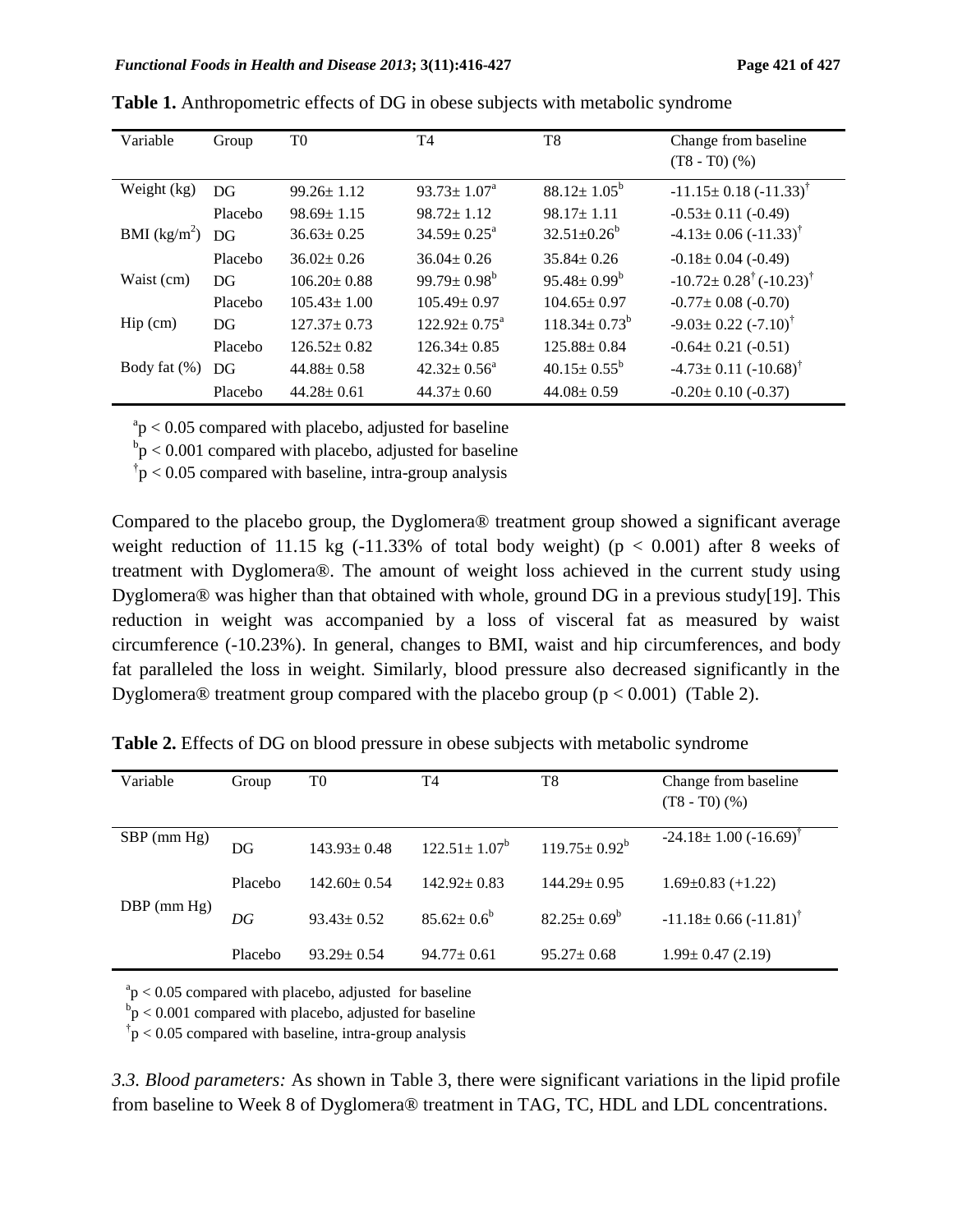| Variable   | Group   | T <sub>0</sub>    | T <sub>4</sub>              | T <sub>8</sub>           | Change from baseline                    |
|------------|---------|-------------------|-----------------------------|--------------------------|-----------------------------------------|
|            |         |                   |                             |                          | $(T8 - T0)(%)$                          |
| Glucose    | DG      | $110.25 \pm 0.48$ | $85.82 \pm 0.82^{\circ}$    | $79.55 \pm 0.51^{\circ}$ | $-30.70 \pm 0.66$ (-27.67) <sup>†</sup> |
| (mg/dL)    | Placebo | $108.99 \pm 0.74$ | $110.54 \pm 0.68$           | $111.75 \pm 0.77$        | $2.76 \pm 0.59$ (+2.72)                 |
| <b>TAG</b> | DG      | $151.92 \pm 3.01$ | $46.80 \pm 2.48^{\circ}$    | $44.01 + 1.86^{b}$       | $-105.12 \pm 3.54(-69.49)^{\dagger}$    |
| (mg/dL)    | Placebo | $150.79 \pm 1.78$ | $156.11 \pm 3.04$           | $151.77 \pm 2.39$        | $0.98 \pm 2.91 (+4.33)$                 |
| ТC         | DG      | $219.57 \pm 1.82$ | $137.84 \pm 2.73^b$         | $122.76 \pm 3.36^b$      | $-96.82 \pm 3.65$ (-43.67) <sup>†</sup> |
| (mg/dL)    | Placebo | $216.47 \pm 3.26$ | $217.91 \pm 2.98$           | $216.35 \pm 3.16$        | $-0.12 \pm 1.88 (+0.63)$                |
| <b>HDL</b> | DG      | $37.68 \pm 0.54$  | $50.39 \pm 1.58^{\circ}$    | $58.23 \pm 1.07^b$       | $20.55 \pm 0.84 (+55.52)^{\dagger}$     |
| (mg/dL)    | Placebo | $27.24 \pm 0.99$  | $19.87 \pm 1.09$            | $24.92 \pm 1.13$         | $-2.32 \pm 1.05 (+0.41)$                |
| <b>LDL</b> | DG      | $151.51 \pm 1.96$ | $78.09 \pm 3.02^{\text{a}}$ | $76.27 \pm 3.44^b$       | $-75.23 \pm 3.60$ (-49.18) <sup>†</sup> |
| (mg/dL)    | Placebo | $159.07 \pm 3.26$ | $166.82 \pm 3.12$           | $161.07 \pm 3.39$        | $2.00 \pm 2.26$ (+1.61)                 |

**Table 3.** Effects of DG on blood glucose and lipid parameters in obese subjects with metabolic syndrome

 $a_p < 0.05$  compared with placebo, adjusted for baseline

 $b_p < 0.001$  compared with placebo, adjusted for baseline

 $\phi$  th  $p$  < 0.05 compared with baseline, intra-group analysis

These variations were significant compared with the placebo group ( $p < 0.001$ ). There was also a significant reduction of blood glucose by 27.67% in the Dyglomera® group from baseline to Week 8 ( $p < 0.001$ ) (Table 3). As shown in Table 4, the Dyglomera<sup>®</sup> group demonstrated significant reductions in insulin and insulin resistance (HOMA-IR) respectively by 10.38% and 35.11%, CRP by 17.16%, PAI-1 by 39.61 % in response to the weight loss during the Dyglomera® supplementation from baseline to Week 8 ( $p < 0.001$ ). Inverse to the change in body weight, adiponectin levels increased by 21.86% in the Dyglomera® group from baseline to Week 8.

**Table 4.** Effects of DG on insulin resistance and circulating markers of inflammation and blood coagulation in obese subjects with metabolic syndrome

| Variable               | Group   | T <sub>0</sub>   | T <sub>4</sub>                | T <sub>8</sub>           | Change from baseline (T8)               |
|------------------------|---------|------------------|-------------------------------|--------------------------|-----------------------------------------|
|                        |         |                  |                               |                          | $-$ T <sub>0</sub> ) $(\% )$            |
|                        |         |                  |                               |                          |                                         |
| Insulin $(mIU/L)$      | DG      | $13.01 \pm 0.15$ | $12.27 \pm 0.13^{\text{a}}$   | $11.67 \pm 0.15^{\circ}$ | $-1.34 \pm 0.10 (-10.38)$ <sup>T</sup>  |
|                        | Placebo | $13.80 \pm 0.74$ | $13.71 \pm 0.17$              | $13.66 \pm 0.19$         | $-0.15 \pm 0.11 (-1.05)$                |
| HOMA-IR                | DG      | $3.55 \pm 0.04$  | $2.60 \pm 0.04^{\circ}$       | $2.30 \pm 0.03^{\circ}$  | $-1.25 \pm 0.03$ (-35.11) <sup>†</sup>  |
| $(mmol/L \times mU/L)$ | Placebo | $3.71 \pm 0.05$  | $3.74 \pm 0.05$               | $3.77 \pm 0.06$          | $0.06 \pm 0.04 (+1.65)$                 |
| Adiponectin            | DG      | $5.80 + 0.11$    | $6.51 \div 0.14$ <sup>a</sup> | $7.08 + 0.17^b$          | $1.28 \pm 0.10$ (21.86) <sup>†</sup>    |
| $(\mu g/mL)$           | Placebo | $5.48 \pm 0.15$  | $5.51 \pm 0.19$               | $5.54 \pm 0.19$          | $0.05 \pm 0.11 (+0.40)$                 |
| $CRP$ (mg/L)           | DG      | $6.43 \pm 0.14$  | $5.80 \pm 0.07$ <sup>a</sup>  | $5.10\pm0.11^{b}$        | $-1.32 \pm 0.14 (-17.16)^{\dagger}$     |
|                        | Placebo | $6.12 \pm 0.99$  | $6.25 \pm 0.21$               | $6.07 \pm 0.21$          | $-0.05 \pm 0.14$ (-1.73)                |
| PAI-1 $(ng/L)$         | DG      | $32.58 \pm 0.22$ | $26.25 \pm 0.34^a$            | $19.81 \pm 0.37^b$       | $-12.77 \pm 0.26$ (-39.61) <sup>†</sup> |
|                        | Placebo | $33.14 \pm 0.26$ | $32.39 \pm 0.28$              | $32.31 \pm 0.28$         | $-0.83 \pm 0.09$ ( $-2.52$ )            |

 $a_p < 0.05$  compared with placebo, adjusted for baseline

 $b_p < 0.001$  compared with placebo, adjusted for baseline

 $\phi$  th  $\phi$  = 0.05 compared with baseline, intra-group analysis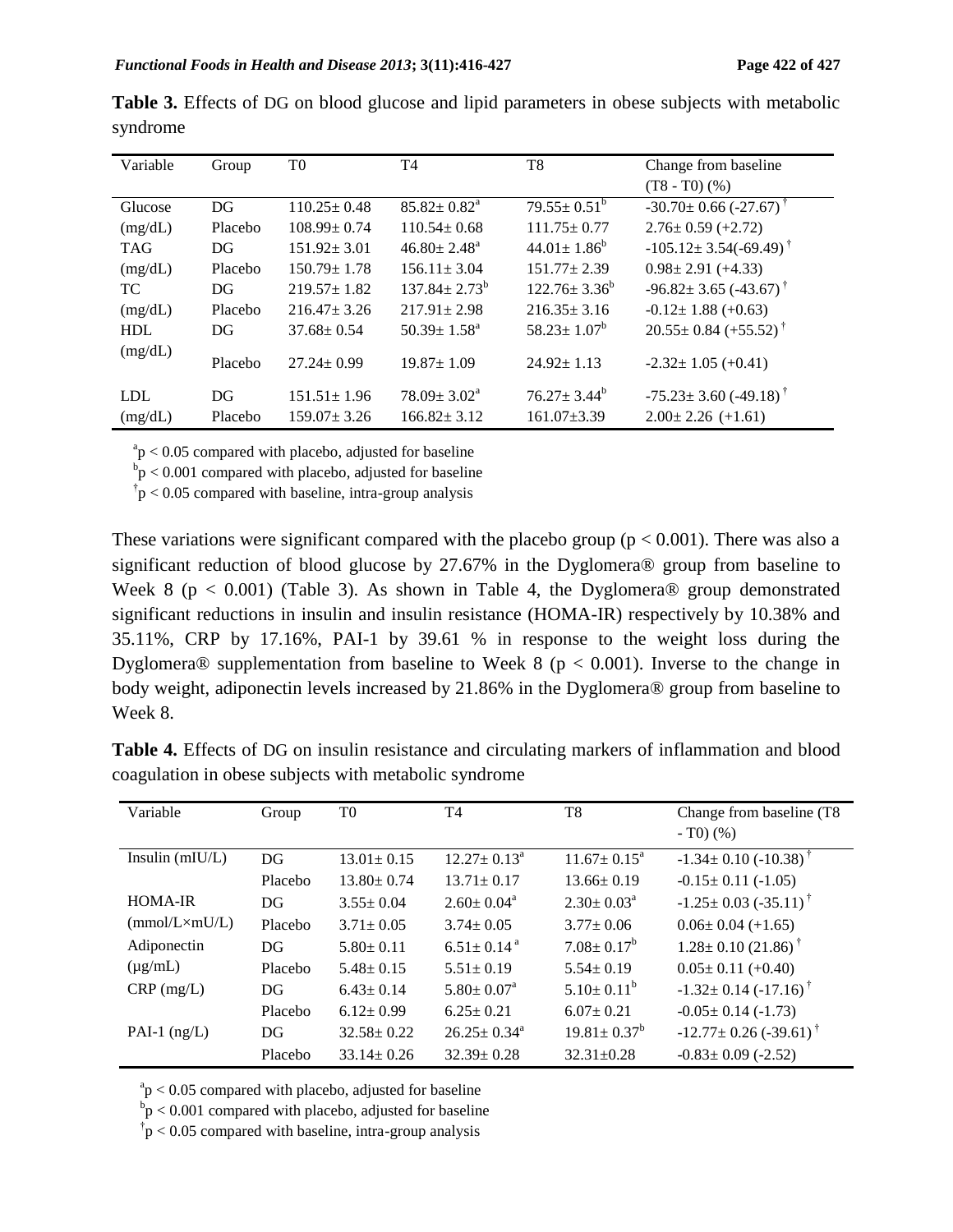With regard to lipid profiles, this study confirms the strong hypolipidemic effects of Dyglomera® and suggests it could protect against MetS through reduced TC (mean = 96.82 mg/dL (-43.67%)), reduced LDL (mean = 75.23 mg/dL (-49.18%)), reduced TAG (mean = 105.12 mg/dL (-69.49%)) and increased HDL (mean = 20.55 mg/dL (+55.52%)).

# *3.4. Correlation of select anthropometric changes with metabolic parameters and adipocytokines before and after weight loss.*

Pearson correlations between outcome variables are presented in Table 5 and they reveal that the change in BMI was significantly associated with changes in insulin, HDL, LDL, CRP, adiponectin, insulin and PAI-1 levels  $(p \le 0.01)$ . Similarly, waist circumference reduction was significantly associated with the all the above mentioned parameters except adiponectin. While there was no significant correlation between the adipocytokines adiponectin and PAI-1, increased HDL was positively correlated with adiponectin levels and was negatively correlated with other anthropometric and biochemical parameters.

**Table 5.** Correlation between BMI, waist circumference, cholesterol and circulating markers of inflammation and coagulation in obese subjects with metabolic syndrome

|                     | <b>Correlations</b>    |                              |                    |                              |             |              |                     |                |               |
|---------------------|------------------------|------------------------------|--------------------|------------------------------|-------------|--------------|---------------------|----------------|---------------|
| Parameters          |                        | <b>BMI</b>                   | Waist              | <b>HDL</b>                   | <b>LDL</b>  | <b>CRP</b>   | Adiponectin Insulin |                | PAI-1         |
| <b>BMI</b>          | Pearson<br>Correlation | 1                            | $0.474***$         | $-0.260$ **                  | $0.351***$  | $0.221$ **   | $-0.180**$          | $0.160^\ast$   | $0.365***$    |
|                     | Sig. (2-tailed)        |                              | 0.000              | 0.000                        | 0.000       | 0.000        | 0.000               | 0.001          | 0.000         |
| Waist               | Pearson<br>Correlation | $0.474***$                   | $\mathbf{1}$       | $-0.128***$                  | $0.092$ *   | $0.176***$   | $-0.041$            | $0.159***$     | $0.307**$     |
|                     | Sig. (2-tailed)        | 0.000                        |                    | 0.006                        | 0.048       | 0.000        | 0.378               | 0.001          | 0.000         |
| HDL-C               | Pearson<br>Correlation | $-0.260$ **                  | $-0.128$ **        | $\overline{1}$               | $-0.475***$ | $-0.188$ **  | $0.184***$          | $-0.135***$    | $-0.402$ **   |
|                     | Sig. (2-tailed)        | 0.000                        | 0.006              |                              | 0.000       | 0.000        | 0.000               | 0.004          | 0.000         |
| LDL-C               | Pearson<br>Correlation | $0.351***$                   | $0.092$ *          | $-0.475$ ** 1                |             | $0.246***$   | $-0.225***$         | $0.161\sp{**}$ | $0.501\sp{*}$ |
|                     | Sig. (2-tailed)        | 0.000                        | 0.048              | 0.000                        |             | 0.000        | 0.000               | 0.000          | 0.000         |
| <b>CRP</b>          | Pearson<br>Correlation | $0.221***$                   | $0.176^{\ast\ast}$ | $\textbf{-0.188}^{\ast\ast}$ | $0.246**$   | $\mathbf{1}$ | $0.308***$          | $0.552***$     | $0.495***$    |
|                     | Sig. (2-tailed)        | 0.000                        | 0.000              | 0.000                        | 0.000       |              | 0.000               | 0.000          | 0.000         |
| Adiponectin Pearson | Correlation            | $\textbf{-0.180}^{\ast\ast}$ | $-0.041$           | $0.184***$                   | $-0.225$ ** | $0.308***$   | 1                   | $0.557***$     | 0.001         |
|                     | Sig. (2-tailed)        | 0.000                        | 0.378              | 0.000                        | 0.000       | 0.000        |                     | 0.000          | 0.988         |
| Insulin             | Pearson<br>Correlation | $0.160^\ast$                 | $0.159***$         | $-0.135***$                  | $0.161***$  | $0.552***$   | $0.557***$          | 1              | $0.471***$    |
|                     | Sig. (2-tailed)        | 0.001                        | 0.001              | 0.004                        | 0.000       | 0.000        | 0.000               |                | 0.000         |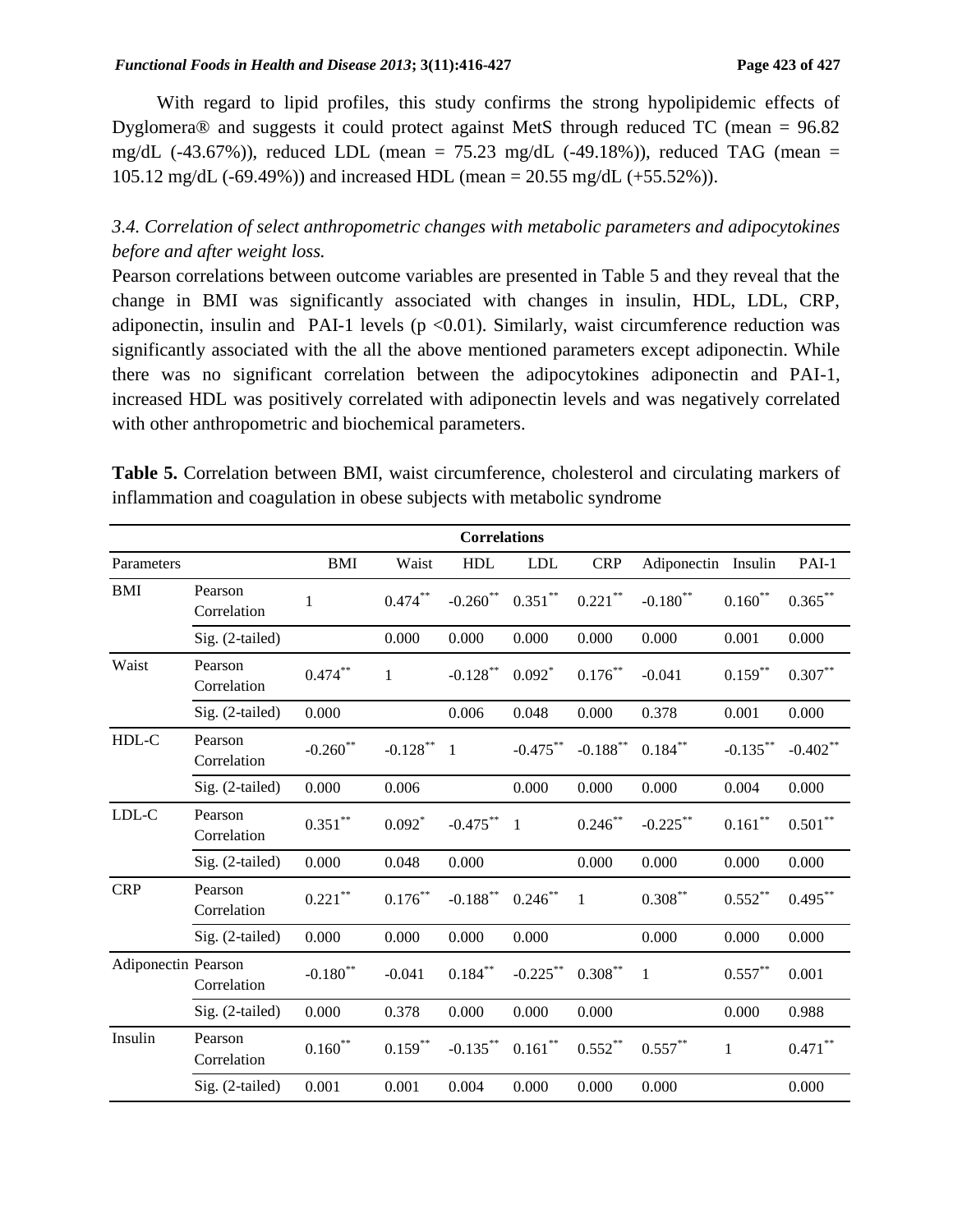| $PAI-1$ | Pearson<br>Correlation | $0.365***$ | $0.307***$ | $-0.402$ <sup>**</sup> $0.501$ <sup>**</sup> |       | $0.495***$ | 0.001 | $0.471***$ |  |
|---------|------------------------|------------|------------|----------------------------------------------|-------|------------|-------|------------|--|
|         | $Sig. (2-tailed)$      | 0.000      | 0.000      | 0.000                                        | 0.000 | 0.000      | 0.988 | 0.000      |  |

\*\* Correlation is significant at  $p < 0.01$  (2-tailed).

\* Correlation is significant at  $p < 0.05$  (2-tailed)

#### **4. DISCUSSION**

The purpose of this study was to evaluate the effects of an extract of DG (Dyglomera®) on anthropometric parameters, blood lipids, and other variables in obese patients with MetS. Because obesity results in increased visceral fat deposits that promote insulin resistance and inflammation through alteration of adipokine secretion, even modest reductions to weight and waist circumference are associated with favorable changes in serum adipocytokines [6].

Compared to whole, ground powder [19], the extract (Dyglomera®) induced a greater reduction in weight (11.15 kg vs. 7.67kg), BMI (4.13 kg/m<sup>2</sup> vs. 3.00 kg/m<sup>2</sup>), abdominal circumference (10.72 cm vs. 7.17 cm), body fat (4.43 % vs. 3.20 %), systolic blood pressure  $(24.8 \text{ mm Hg vs. } 13.09 \text{ mm Hg})$ , and fasting blood glucose  $(30.7 \text{ mg/dL vs. } 28.91 \text{ mg/dL})$ . Weight loss in overweight and obese individuals reduces mortality and morbidity, and is important in the treatment of obese patients. The current data suggest that weight loss *per se* leads to significant improvement in numerous cardiometabolic risk factors. In particular the Dyglomera®-treated subjects exhibited significant decreases in PAI-1, CRP, and fasting insulin levels. In addition, they showed a significant increase in adiponectin concentrations, an adipokine whose plasma concentrations correlate positively with insulin sensitivity, and levels of which are lower both in obese and type 2 diabetic patients than in lean, healthy individuals [26]. Hypoadiponectinemia is independently associated with the development of obesity-related MetS, as well as insulin-resistant diabetes and atherosclerosis [27], and this relationship is stronger than that of any other inflammatory marker [28]. Mechanisms of action of Dyglomera® may include antioxidant activity and inhibition of LDL oxidation [17] as well as modulation of blood glucose and HbA1c levels [19], all of which may have contributed to the effects conferred by Dyglomera® treatment in the present study.

Dyslipidemia is a component of MetS, which has an underlying cause of altered metabolism of triglyceride-rich lipoproteins such as VLDL and IDL remnants [29,30]. Elevated TAG levels are also very common in both MetS and the general population [31]. The use of Dyglomera® by the general population could therefore have a preventive effect on dyslipidemia and MetS. Reducing LDL levels is generally considered a key factor in the management of cardiovascular risk because LDL particles are the main carriers of circulating cholesterol and play a key role in cholesterol transfer and metabolism [32]. The guidelines in the Third Report of the National Cholesterol Education Program (Adult Treatment Panel III) (NCEP ATP III) focus on LDL levels as the primary target of cholesterol-lowering therapy [20]. Supplementation with Dyglomera® could therefore be a useful strategy to lower LDL levels.

In summary, Dyglomera® reduces the weight and improves the atherogenic risk factors associated with MetS after 8 weeks of treatment. The effects in the current study, which focused on the extract of DG (Dyglomera®), appears to be stronger than those observed in previous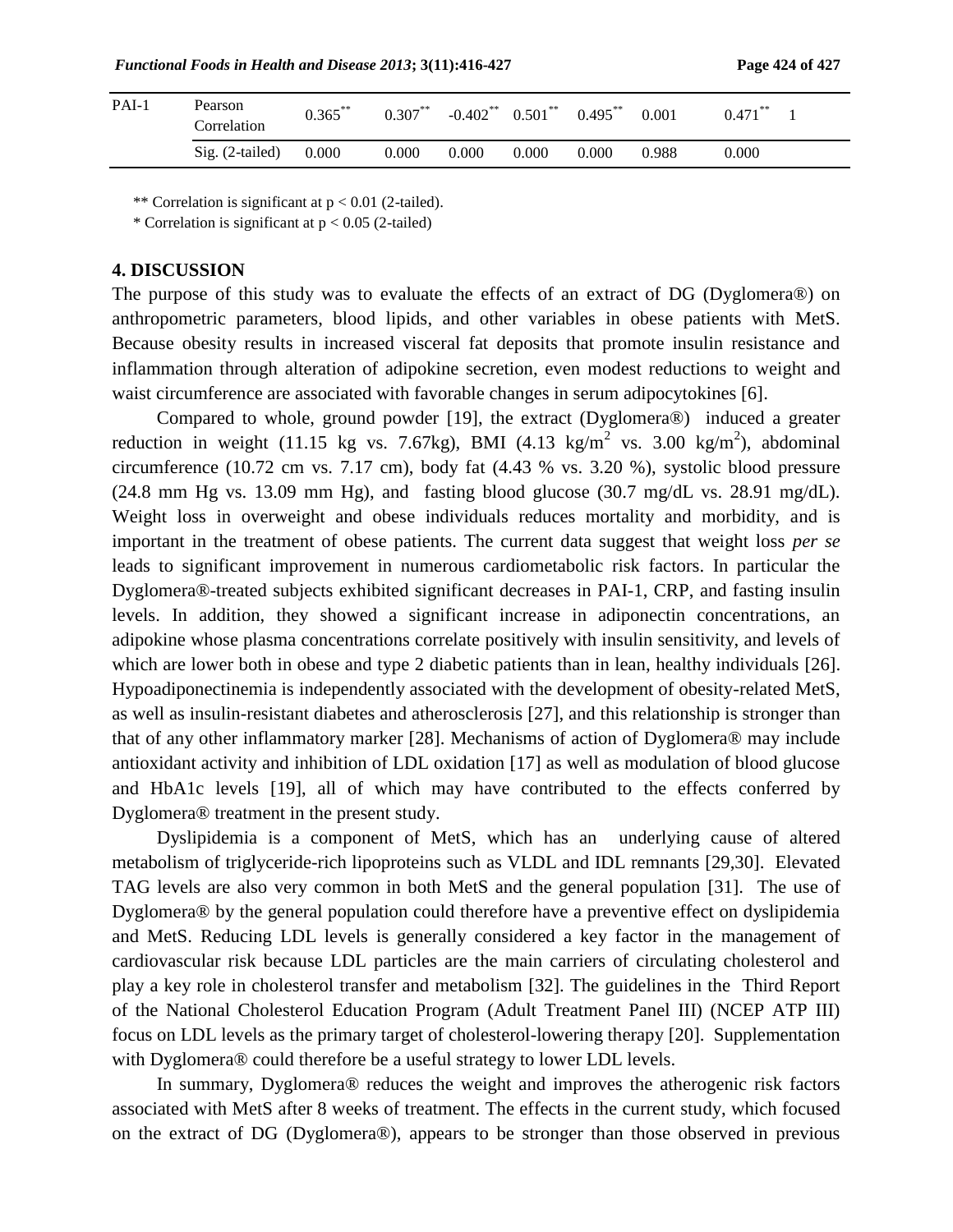studies using whole, ground DG, thus conferring a superior anti-atherogenic capacity on Dyglomera®.

## **Competing interests**

The authors declare that they have no competing interests.

## **Authors' Contributions**

Julius Oben conceived and coordinated the study, and prepared the manuscript. Ngondi Judith Laure co-designed and worked on the initial draft of the manuscript. Dieudonne Kuate carried out anthropometric measurements, analytical work, statistical analyses and prepared the draft of the manuscript. Blanche CO Etoundi carried out anthropometric measurements, analytical work and processed results. All authors read and approved the final manuscript.

# **REFERENCES:**

- 1. Centers for Disease Control and Prevention (CDC). *Behavioral Risk Factor Surveillance System Survey Data.* Atlanta, Georgia: U.S. Department of Health and Human Services, Centers for Disease Control and Prevention, 2010.
- 2. Eckel RH, Grundy SM, Zimmet PZ. The metabolic syndrome. Lancet 2005; 365: 1415–28.
- 3. Ritchie SA, Connell JMC. The link between abdominal obesity, metabolic syndrome and cardiovascular disease. Nutr Metabol Cardiovasc Dis 2007; 17:319-26.
- 4. Kadowaki T, Yamauchi T, Kubota N, Hara K, Ueki K, Tobe K. Adiponectin and adiponectin receptors in insulin resistance, diabetes, and the metabolic syndrome. J Clin Invest 2006; 116:1784–92.
- 5. Galiste M, Duarte J, Zarzuel A. Effects of dietary fibers on disturbances clustered in the metabolic syndrome. J Nutr Biochem 2008; 19:71–84.
- 6. Valsamakis G, McTernan P, Chetty R, Al Daghri N, Field A, Hanif W, Barnett A, and Kumar S. Modest weight loss and reduction in waist circumference after medical treatment are associated with favorable changes in serum adipocytokines. Metabolism 2004; 53:430-34.
- 7. National Task Force on the Prevention and Treatment of Obesity. Long term pharmacotherapy in the management of obesity. JAMA 1996; 276:1907–15.
- 8. [Bray](http://www.ncbi.nlm.nih.gov/pubmed?term=%22Bray%20GA%22%5BAuthor%5D) GA, [Blackburn](http://www.ncbi.nlm.nih.gov/pubmed?term=%22Blackburn%20GL%22%5BAuthor%5D) GL, Ferguson JM, Greenway FL, Jain AK, Mendel CM, Mendels J, Ryan DH, Schwartz SL, Scheinbaum ML, Seaton TB. Sibutramine produces dose-related weight loss. Obes Res Relat Metab Disord 1999 ; 7 :189–98.
- 9. Sjöström L, Rissanen A, Andersen T, Boldrin M, Golay A, Koppeschaar HP, Krempf M. for The European Multicentre Orlistat Study Group. Randomised placebocontrolled trial of orlistat for weight loss and prevention of weight regain in obese patients Lancet 1998 ; 352:167–72.
- 10. Pari L, Umamaheswari J. Antihyperglycaemic activity of Musa sapientum flowers: effect on lipid peroxidation in alloxan diabetic rats. Phytother Res 2000 ; 14:1-3.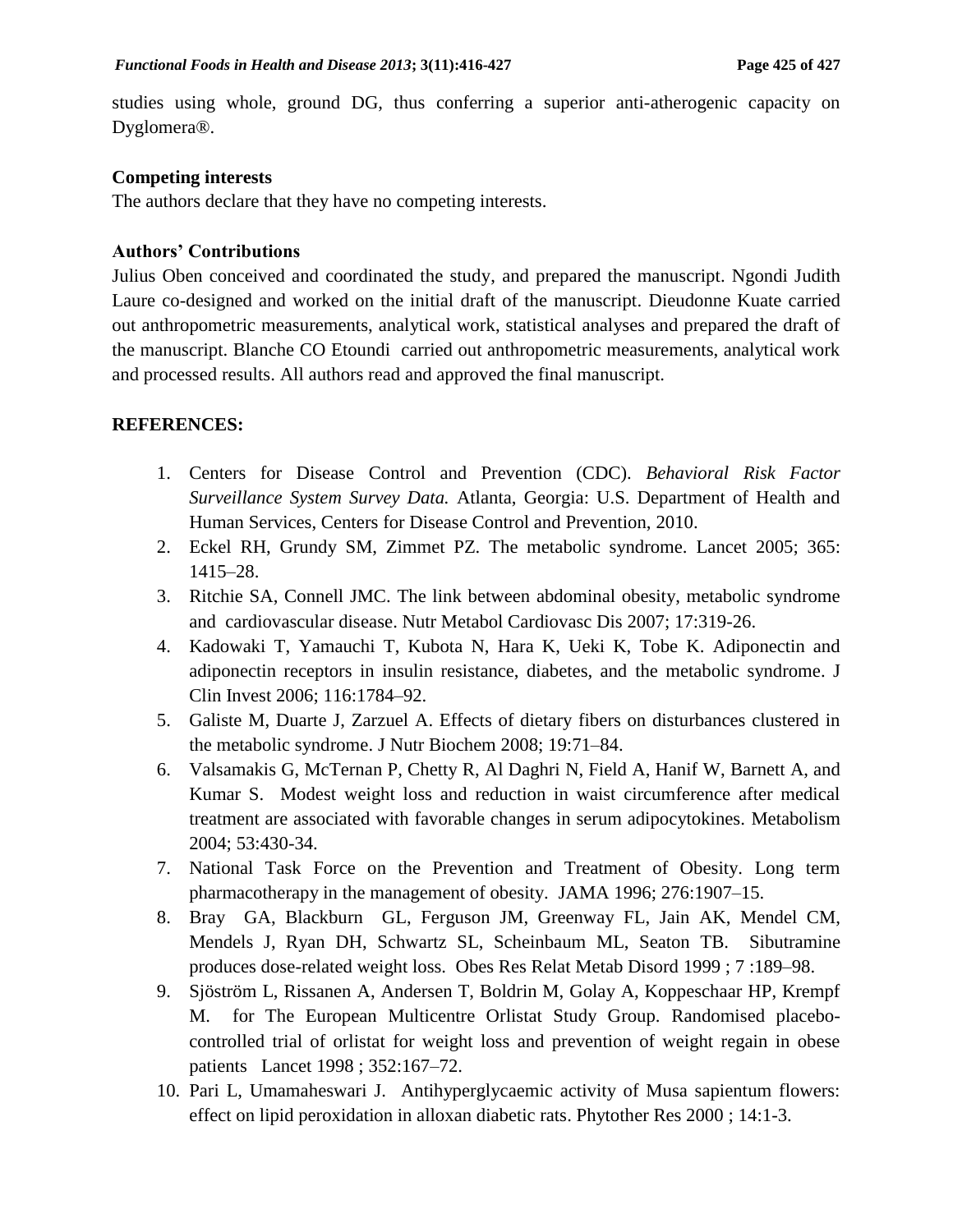- 11. Valiathan MS, Healing plants. Current Science 1998 ; 75:1122–27.
- 12. Tchiégang C, Mbougueng PD. Chemical composition of spices used in the cooking of nah poh and nkui of western Cameroon. Tropicultura 2005 ; 23:193–200.
- 13. Roth LW, Keller F, U.S. Patent 3,089,817, 1963.
- 14. Fankam AG, Kuete V, Voukeng IK, Kuiate JR, Pages JM. Antibacterial activities of selected Cameroonian spices and their synergistic effects with antibiotics against multidrug-resistant phenotypes. BMC Complementary and Alternative Medicine 2011; 11:104. doi:10.1186 /1472-6882-11- 104.
- 15. Atsang AKG, Dzeufiet DPD, Foyet HS, Nana P, Sokeng DS, Dimo T, Kamtchouing P. Analgesic and Anti-Inflammatory Activities of *Dichrostachys glomerata (Forssk.) Hutch.* Fruits Methanolic Extract in Rats. J Phys Pharm Adv 2012; 2(8): 269-276
- 16. Kudi AC, Umoh JU, Eduvie LO, Gefu J. Screening of some Nigerian Medicinal plants for antibacterial activity. J Ethnopharm 1999; 67(2): 225-228.
- 17. Kuate D, Etoundi BCO, Soukontoua YB, Ngondi JL, Oben JE. Antioxidant characteristics of *Dichrostachys glomerata* spice extracts. CYTA-Journal of Food 2010; 8:23–37.
- 18. Kuate, D. Effects of some spices on glucose and lipid metabolism and oxidative stress. Ph.D. Thesis, University of Yaounde, Yaounde, Cameroon. 2010.
- *19.* Kuate D, Etoundi BC, Ngondi JL, Oben JE. Effects of Dichrostachys glomerata spice on cardiovascular diseases risk factors in normoglycemic and type 2 diabetic obese volunteers. Food Res Int 2011; 44:1197-02.
- 20. Executive summary of the Third Report of the National Cholesterol Education Program (NCEP). Expert Panel on Detection, Evaluation, and Treatment of High Blood Cholesterol in Adults (Adult Treatment Panel III). JAMA. 2001; 285:2486-97.
- 21. Trinder P. determination of blood glucose using 4-amino- phenazone as oxygen acceptor. J Clin Pathol 1969; 22: 158-61.
- 22. Richmond W. Preparation and properties of a cholesterol oxidase from *Nocardia sp*. and its application to the enzymatic assay of total cholesterol in serum Clin Chem 1973; 19:1350–56.
- 23. Bucolo G, David H. Quantitative determination of serum triglycerides by the use of enzymes. Clin Chem 1973; 19:476–82.
- 24. Bachorik PS, Wood PD, Albers JJ, Steiner P, Dempsey M, Kuba K, Karlsson L. Plasma high-density lipoprotein cholesterol concentrations determined after removal of other lipoproteins by heparin/manganese precipitation or by ultracentrifugation. Clin Chem 1976; 22: 1928–34.
- 25. Friedewald WT, Levy RI, Fredrickson DS. Estimation of the concentration of lowdensity lipoprotein cholesterol in plasma, without use of the preparative ultracentrifuge. Clin Chem 1972; 18:499-02.
- 26. Chandran M, Phillips SA, Ciaraldi T, Henry RR. Adiponectin: more than just another fat cell hormone? Diabetes Care 2003; 26:2442–50.